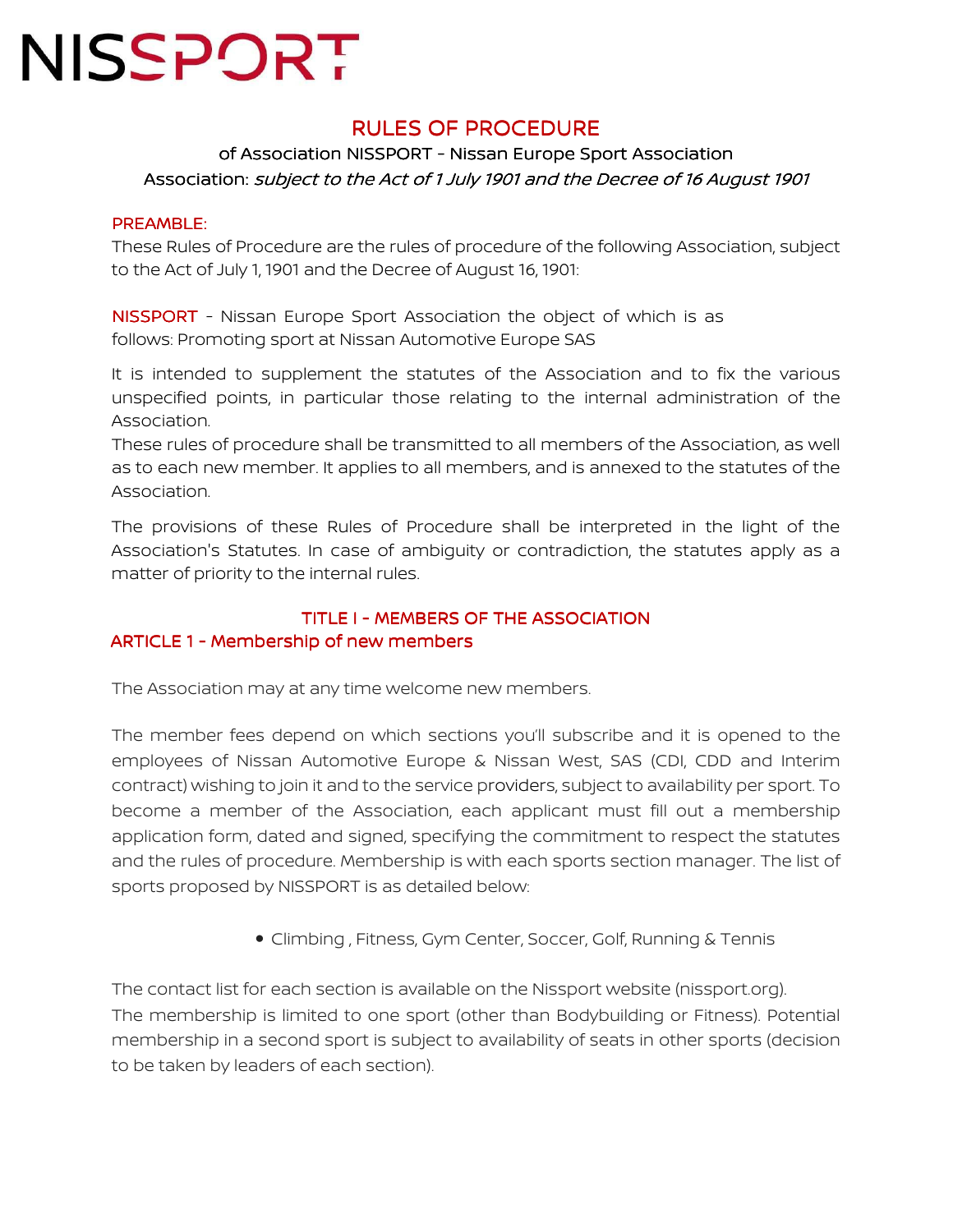Once the membership form has been sent to the Association, the member is required to pay the membership fee (see membership form by sport). An acknowledgment of receipt of the membership will be sent to the member, with a copy of these rules of procedure.

Any person, whether physical or moral, must accept in full and without any limitation the statutes of the Association, as well as these rules of procedure.

#### Documents to provide

In order to finalize the membership of the Association, each member should provide the following documents:

- Membership form by sport
- Medical Certificate mentioning the desired sport less than 3 years (in case of multiple membership, one certificate per activity will be requested)
- Rules of procedure signed
- Health Protocol signed
- Sanitary pass shown

### ARTICLE 2 - Contribution

Membership in the Association

The membership of new members is subject to the payment of a contribution (by check, bank transfer, Paypal or via the Internet site), the amount of which will be fixed each year by the head of the sports section in agreement with Nissport association team. Like the other activities, the use of the gym room requires a prior adhesion and the delivery of all the related documents.

For the current financial year, the amount of the contribution is set in the membership form for each sport.

Any contribution paid to the Association is definitively forfeited Exceptions:

- Diseases that include a stop for more than 3 months (12 weeks)
- COVID -19: if the government decides to stop sports for more than 3 months (12 weeks) in total, reimbursement will be a pro-rata except for Fitness because classes will be delivered online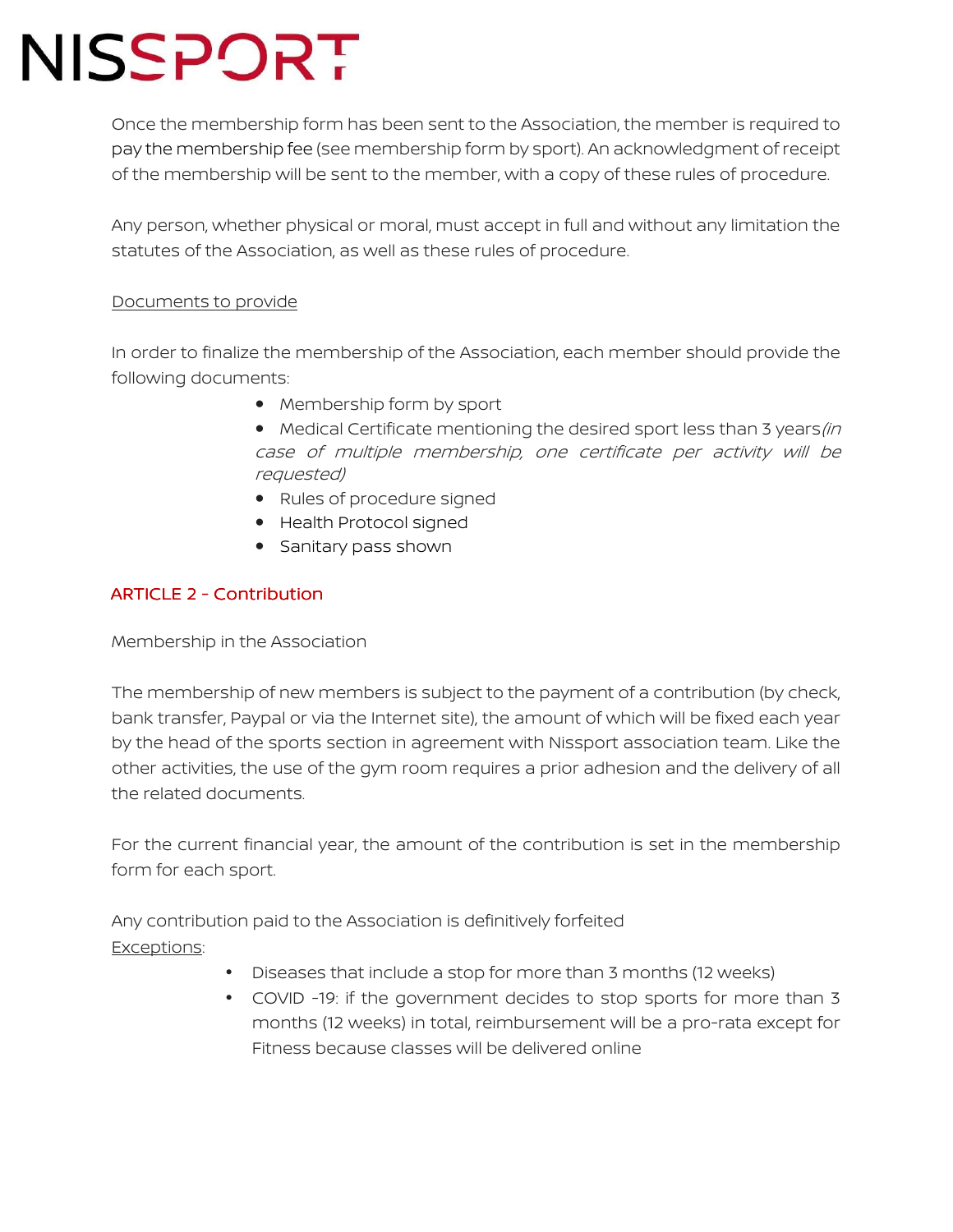This fee will then have to be paid by the members each year, in order to reiterate their membership in the Association.

Each member will be reminded about the renewal of the membership every year by mail or email, granting a period of regularization. If, at the end of the period, the member has not regularized his / her membership fee, the membership in the association will automatically end.

Since the grants paid by the association are for Nissan Automotive Europe SAS employees, claimants must pay the actual individual costs (excluding the association's subsidy) at the time of accession. In the majority of sports, the distribution between the subsidy of the association and the members' contribution follows the 2/3 rule (the amount subsidized by the association) versus 1/3 (the amount represented by the member).

#### ARTICLE 3 - Rights and Duties of Members of the Association

Members may participate in all the meetings and activities offered by the sport(s) to which they have subscribed, subject to the limit of the number of places available (fixed by the Bureau and each sports manager). They may participate in the activities and projects of the Association. They undertake to respect the premises and equipment provided by the Association as appropriate.

It is forbidden to take equipment out of the gym center.

Members undertake not to cause moral or material harm to the Association and / or other members. They also undertake not to harm others by inappropriate statements or behavior.

#### ARTICLE 4 - Disciplinary Proceedings

#### Warning

The members of the Association are bound to respect the statutes and these rules of procedure, as well as the safety instructions given by the volunteers. Failing that, where circumstances require it, the Association may issue a warning against a member who does not respect the established rules, whose attitude is prejudicial to the Association, or who refuses to pay its contribution (list non-exhaustive).

Such warning shall be given by the Bureau of the Association after hearing the explanations of the Member against whom a warning procedure has been issued.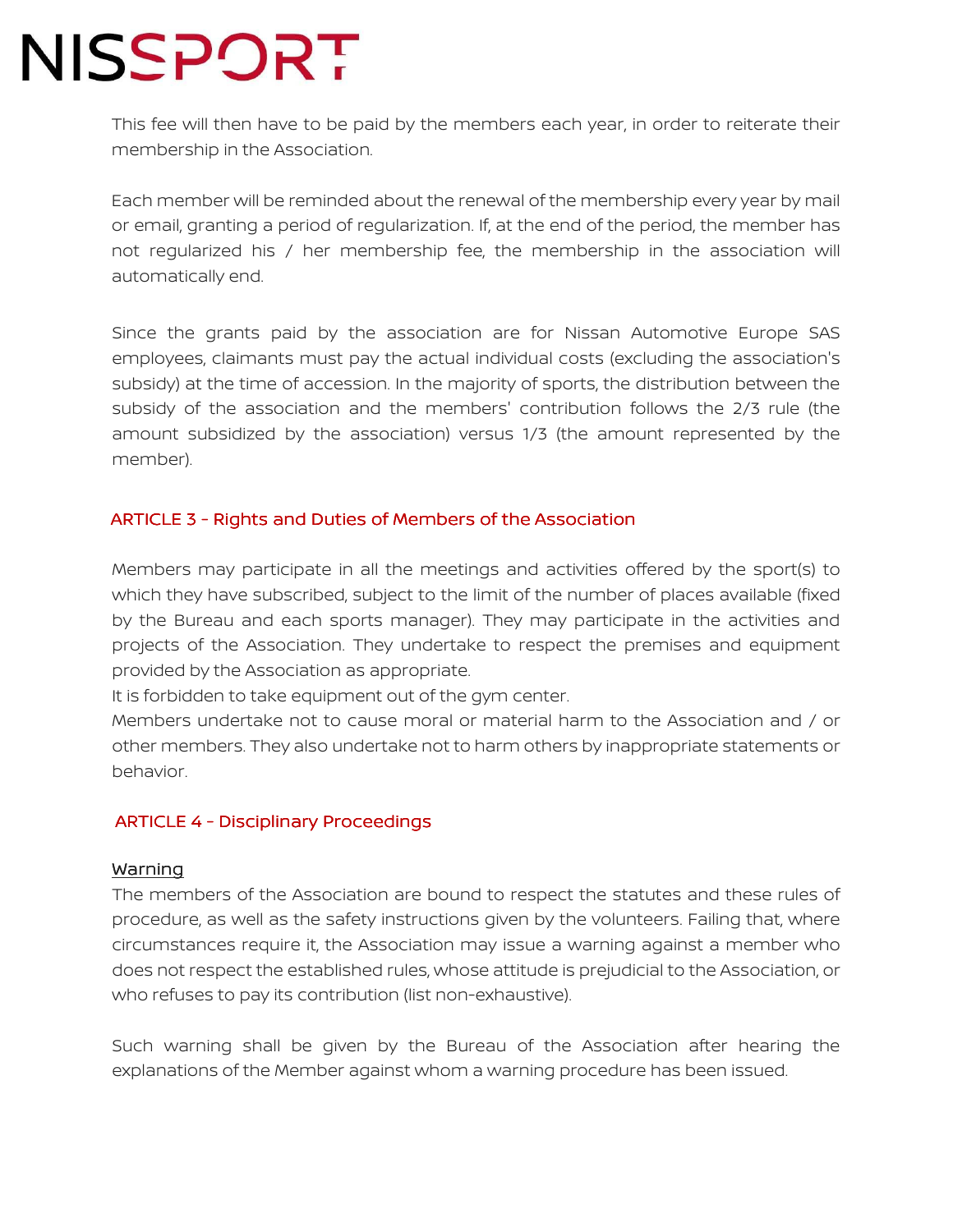Members who receive two warnings will be subject to an exclusion procedure for a provisional or final term as described below.

### Exclusion from Association

 In accordance with the statutes, a member of the Association may be excluded for the following reasons, this list not being exhaustive:

- non-payment of the fee;
- deterioration of equipment;
- dangerous and disrespectful behavior;
- derogatory comments against other members of the Association;
- behavior inconsistent with the ethics and values of the Association;
- non-compliance with the Association's statutes and by-laws;
- presenting a fake sanitary pass…

This exclusion will be pronounced by the Bureau, the Board of Directors or the general meeting after testimony of the member against whom exclusion proceedings are initiated.

In addition to the aforementioned cases, a member may be struck off the list by reasoned decision of the Bureau or the Board of Directors for serious and justified reasons. The member subject to the cancellation action shall be notified by registered letter with acknowledgment of receipt 15 days before the effective decision is taken to enable him to explain himself to the competent decision-making body. The removal order will be taken after hearing the member concerned.

Any aggression, disrespect, behavior or dishonorable communication may result in legal proceedings and immediate striking off.

The Bureau or the Board of Directors of the Association may decide, for the same reasons as those indicated above, to temporarily suspend a member rather than to exclude him or her from the membership. This decision implies for the member concerned the loss of his membership and his right to participate in the life of the Association throughout the period of suspension. If the suspended member was also vested with elective office, the suspension automatically resulted in the termination of his or her term of office.

### ARTICLE 5 - Loss of membership in the Association

In cases other than those resulting from disciplinary sanctions as described above, the members of the Association shall also lose their membership in the event of death, disappearance or resignation.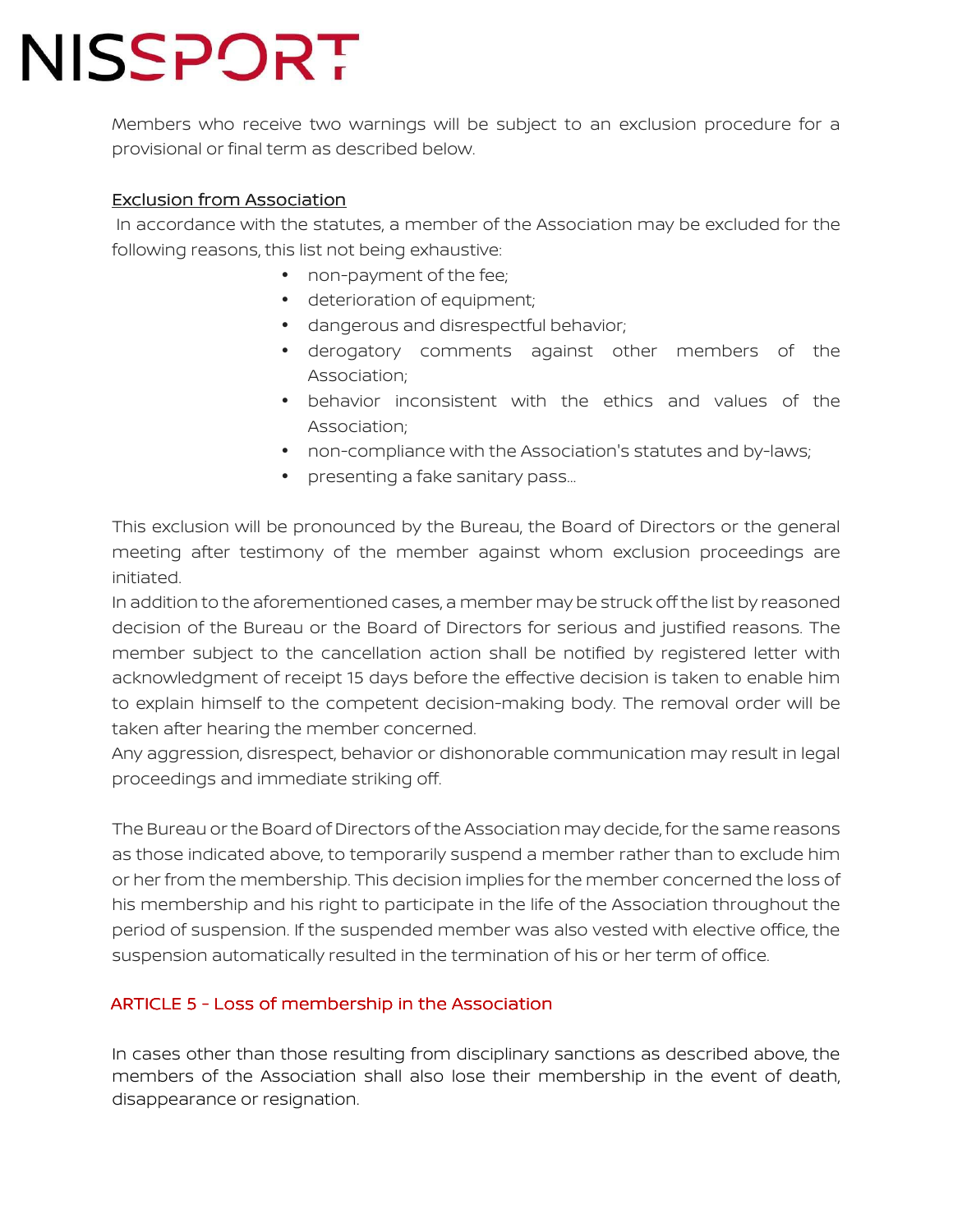The resignation of a member of the Association is made by simple letter or email, the writing of which is free, addressed to the President of the Association. The resigning member is then removed from the list of members of the Association and is no longer liable for future contributions. No refund of contributions shall be due to the member who has resigned. The resigning member shall retain the possibility of renewing membership with the Association at any time.

In the event of death, the membership of the Association shall cease with the person. No person entitled to claim the reimbursement of all or part of the amount of the contribution.

#### TITLE II - ACTIVITIES AND PREMISES OF THE ASSOCIATION

#### ARTICLE 6 - Conduct of activities

The activities of the Association shall be conducted in accordance with the By-laws and these By-laws of the Association. Members of the Association, as well as its volunteers, are required to do so.

The activities take place under the responsibility of the coaches, who may in particular exclude or prohibit access to any member who does not respect the rules of behavior and safety in force in the Association.

Each member of the Association is required to subscribe to a personal insurance for the activities of the Association or to provide proof that a personal liability insurance covers it during sports activities.

Membership Commitments

Members are required to comply with the safety provisions of the Association in all circumstances and to comply with the instructions of the Association's volunteers. Failing this, the Association cannot be held liable. Members of the Association, as well as its volunteers, are required to do so.

The activities take place under the responsibility of the coaches, who may in particular exclude or prohibit access to any member who does not respect the rules of behavior and safety in force in the Association.

Each member of the Association is required to subscribe to a personal insurance for the activities of the Association or to provide proof that a personal liability insurance covers it during sports activities.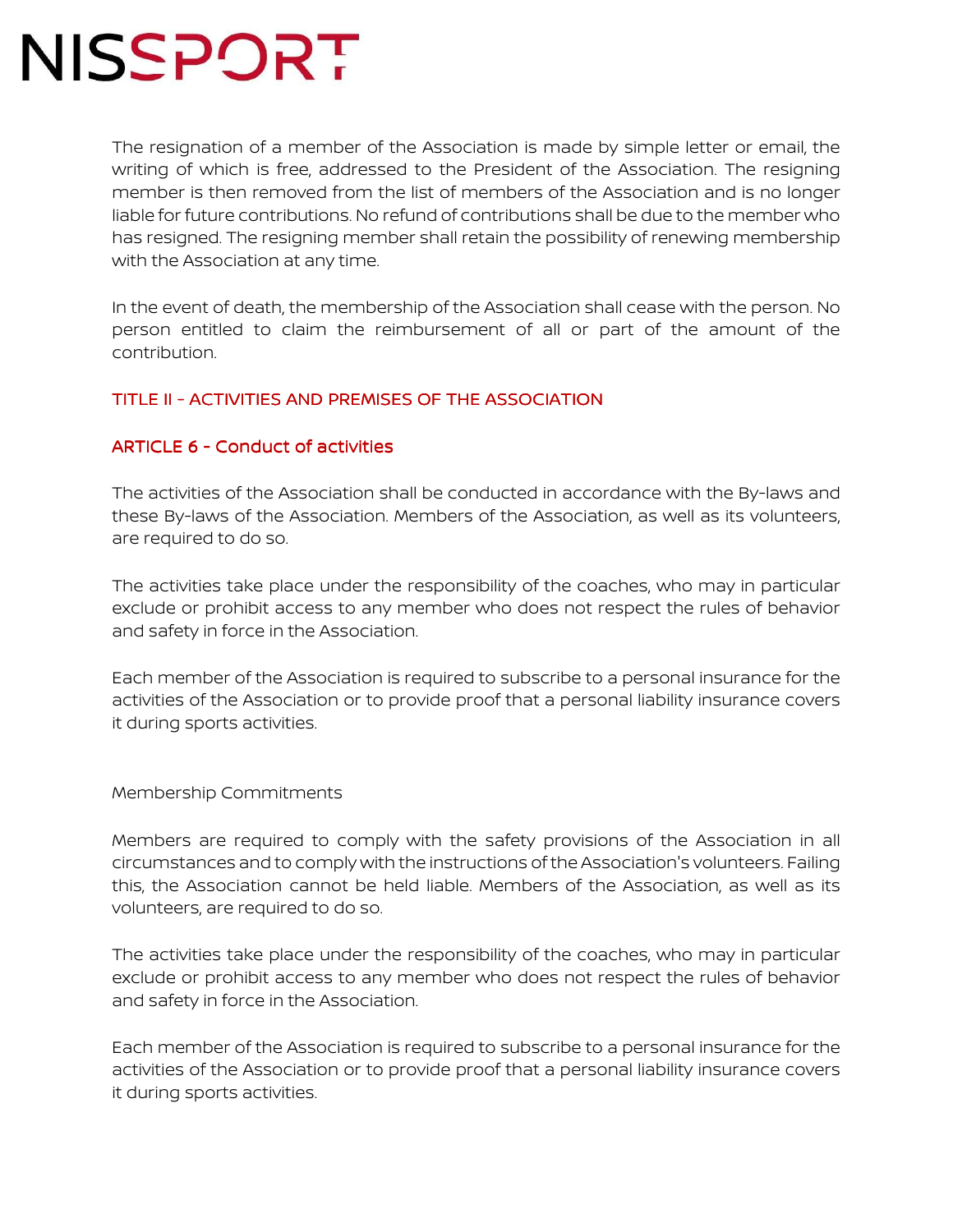### **ARTICLE 7 - Premises**

The members of the Association undertake to comply with the rules and practices of the premises used by the Association or made available to it, such as instructions for access and use of equipment, and to ensure good occupancy places. They undertake to have an appropriate outfit in the premises, which is adapted according to the activity carried out.

Smoking is prohibited on the premises of the Association, as well as the introduction of alcoholic beverages (except in exceptional circumstances in agreement with Nissan Europe SAS).

### TITLE III - FUNCTIONING OF THE ASSOCIATION

#### ARTICLE  $8$  - Office of the Association

The Bureau of the Association shall be composed of:

- a Chairperson
- a Secretary-General (accompanied by an undersecretary)
- a treasurer
- 2 communication members

All functions of the members of the Association's Board are voluntary and cannot be accumulated.

The Office is responsible for the day-to-day running of the Association. It shall meet at the call of the President, as often as the interests of the Association require, and at least twice a year.

The member who, without excuse, has not attended more than three (3) consecutive meetings of the Bureau may be declared resigned by the President.

At the end of each meeting, a report is drawn up, which gives an account of all the points discussed and decisions taken.

#### President.

The President represents the Association in all acts of civil life. He shall be vested with all powers to that end and may institute legal proceedings on behalf of the Association, both in application and defense, to order all expenses, to propose the transfer of the headquarters of the Association, convene the General Meetings and present the moral report.

The President shall be elected in the manner specified in the Association's by-laws. He may be assisted by one or more Vice-Presidents.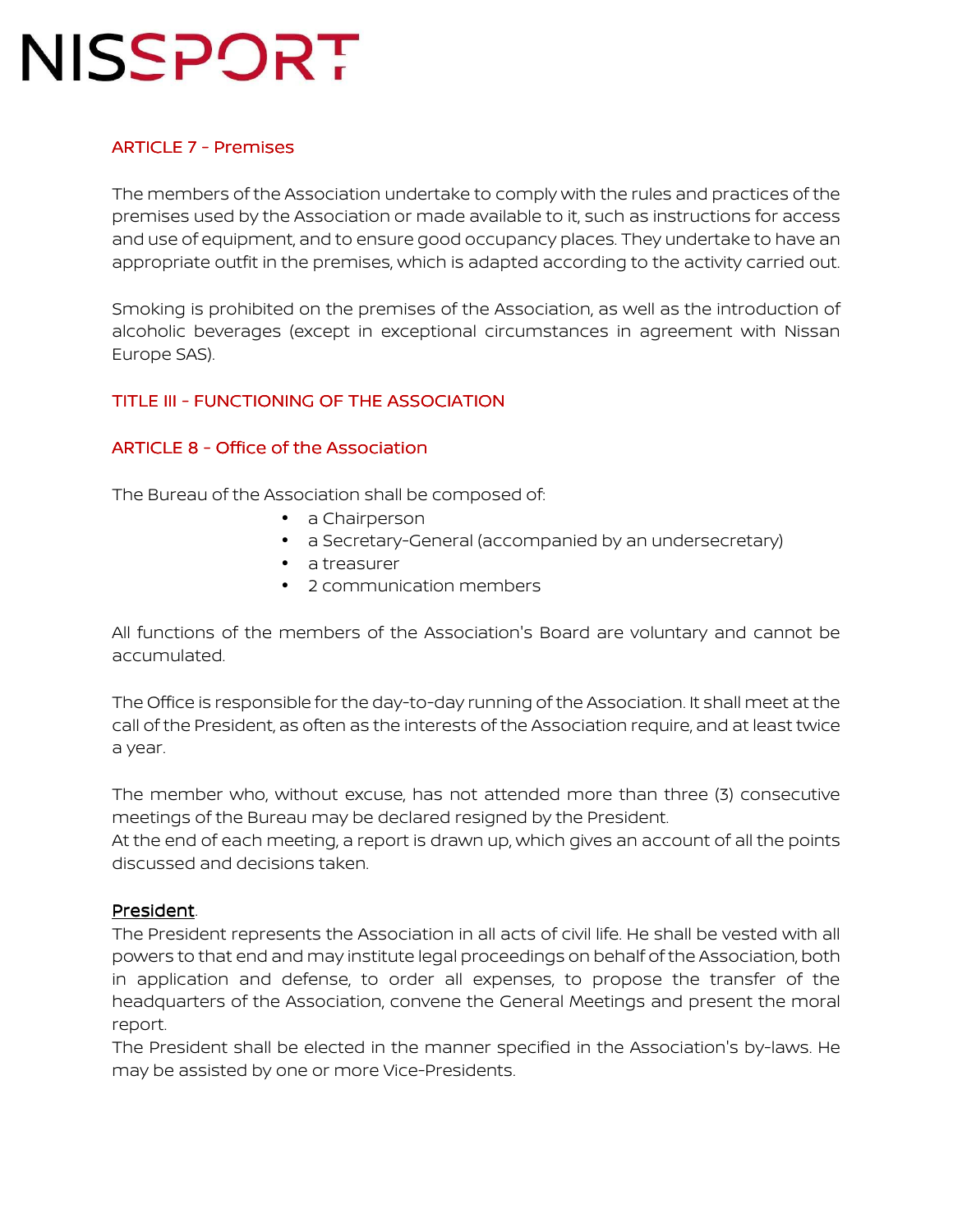The President of the Association is: Christelle LABATUT

#### General-Secretary & Vice-Secretary

 A General-Secretary & Vice-Secretary is appointed by the members of the Association and acts on the delegation of the President by assuring the administration, organization and proper functioning of the Association. In particular, he is responsible for organizing the General Meetings and preparing the minutes and ensuring their transcription in the registers. He is in charge of all correspondence and archives. He may be assisted by one or more deputy secretaries.

The Secretary General of the Association is: Pamela Molina The Vice-secretary of the association is: Audrey Cuny

#### Treasurer

The Treasurer keeps the accounts of the Association, decides on current expenses and presents a financial report to each Ordinary General Assembly. He is in charge of the asset management and accounting of the Association. He keeps a regular account of all operations, and reports to the General Assembly which decides on the management. He makes all payments and receives all receipts.

In the exercise of his duties, the Treasurer may have a special mandate in order to carry out the necessary bank acts. He may be assisted by one or more assistant treasurers.

The Treasurer of the Association is: Federica Del Fiume

#### **Communication activities**

The people managing the communication activities will be in charge of promoting the association internally but also externally through SoMe

In charge of communication activities of the Association are: Martina Sekulova & Daria Bulanova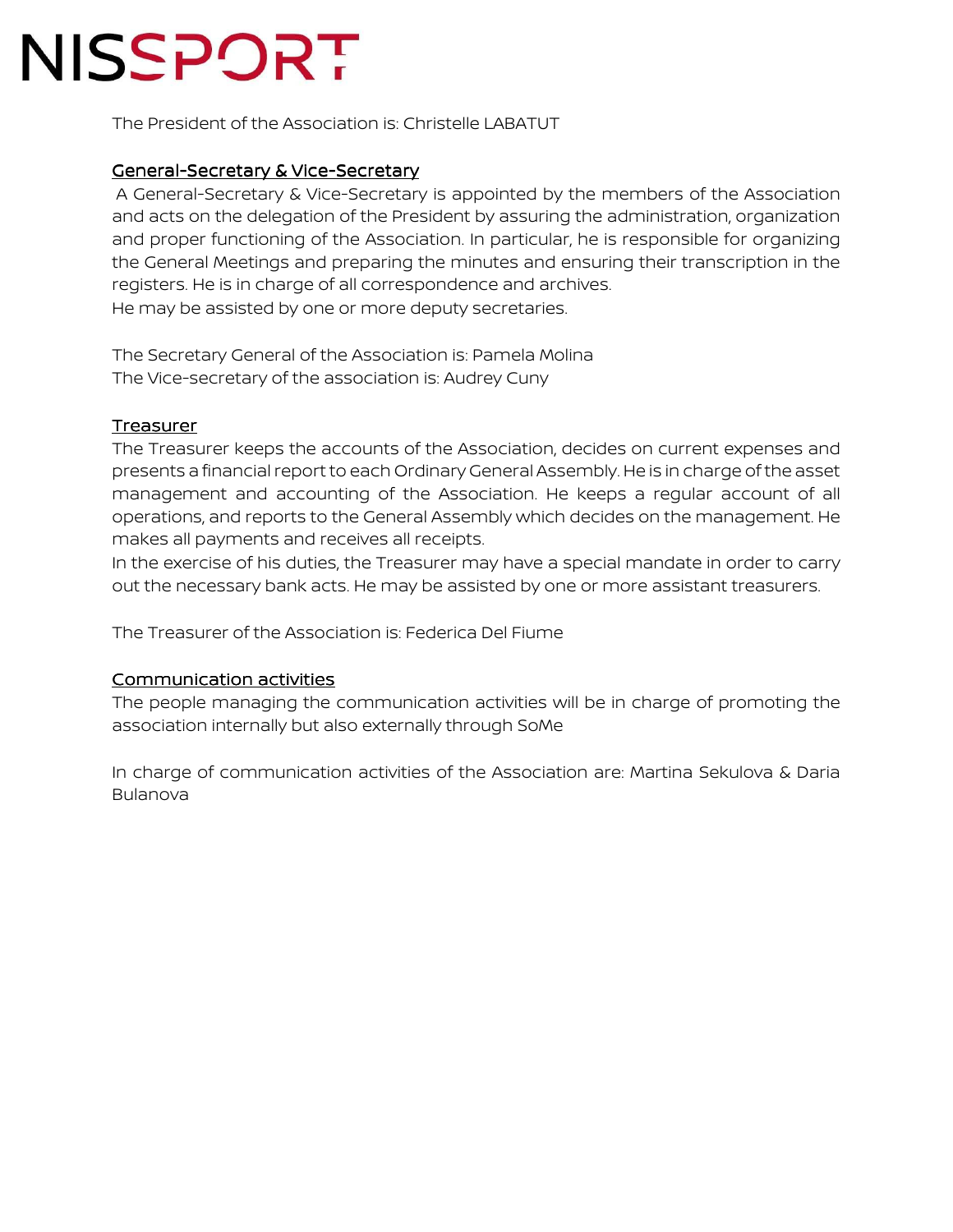### ARTICLE 9 - General Assembly

#### General Ordinary Assembly

The General Assembly, which brings together all the members of the Association, is convened every year (fiscal year by Nissan Europe Automotive SAS) by the President or Secretary General, by a simple mail addressed fifteen days in advance, which will define the agenda.

At the Ordinary General Meeting, members are presented:

- moral report of the Association, given by the President;
- report of the Association, submitted by the Secretary General;
- financial report of the Association including the management report and the annual accounts, submitted by the Treasurer;
- any other documents that the Bureau deems necessary to send to the members of the Association for the preparation of the General Assembly.

The Ordinary General Meeting is responsible for:

- approving the financial report;
- defining the amount of the annual dues and the entry fee to be paid by the different categories of members;
- renewing the members of the Board of Directors if it is established;
- voting the items on the agenda.

The voting of the Ordinary General Meeting shall be done by lifting a hand, with the exception of those relating to the election of the Board of Directors if it is decided to institute one, by secret ballot.

The decisions of the Ordinary General Assembly are binding on all members of the Association.

#### Extraordinary general meeting

Any decision relating to the amendment of the articles of association, its dissolution, amalgamation or affiliation with an Association pursuing a similar objective, and the disposition or acquisition of the property of the Association, may be taken only by the Association, Extraordinary General Meeting, convened by the Chairman, the Board of Directors, if any, or at the request of 50% of the registered members.

The votes of the Extraordinary General Meeting are recorded on minutes containing the summary of the debates, the text of the deliberations and the result of the votes. They shall be drawn up by the Secretary and signed by the President and shall be transcribed in chronological order on the register of deliberations of the Association.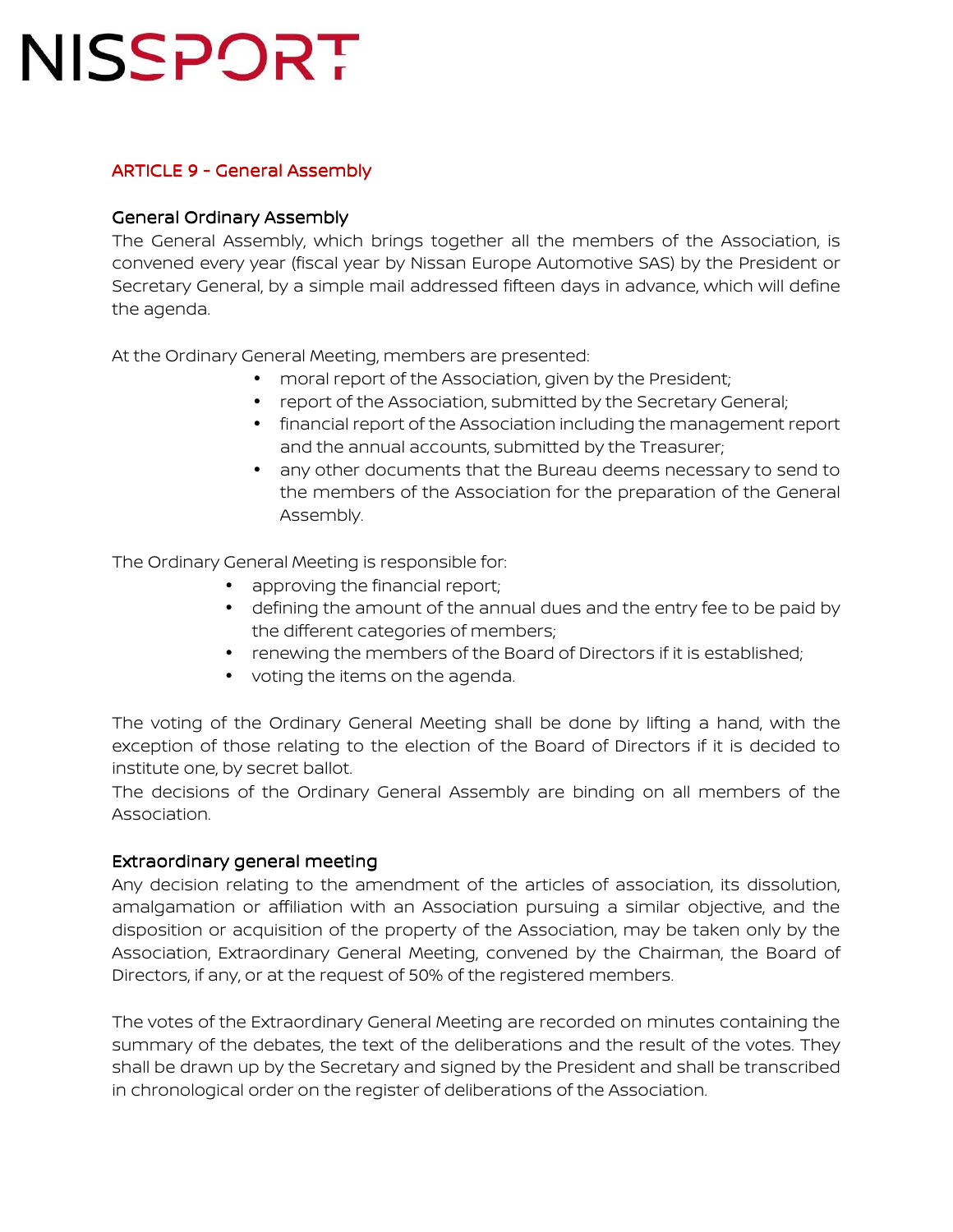### TITLE IV - MISCELLANEOUS PROVISIONS

#### ARTICLE 10 - Deontology and life skills

All activities of the Association must be carried out in a spirit of openness, volunteerism, tolerance and respect. Any behavior contrary to the ethics and values of the Association may be subject to prosecution.

In addition, no mention should be made of religion, politics or discrimination of any kind. The members undertake to remain moderate, conscientious, calm and neutral on the political, philosophical or religious level, and not to mention their preferences, beliefs and ideals.

#### ARTICLE 11 - Confidentiality

The list of all members of the Association is strictly confidential. Any member of the Association undertakes not to disclose to others the personal details and personal information of the other members of the Association, which he has known through his membership of the Association.

The Association also undertakes to respect the charter of the French National Commission for Information Technology and Liberties (CNIL). The file of members of the Association may not be communicated to any foreign person or company on request. This file, including the information gathered from the members necessary for membership in the Association, may give rise to the exercise of the right of access and rectification of data by each member according to the provisions of Law 78 -17 of 6 January 1978 relating to data processing, files and freedoms.

#### ARTICLE 12 - Adoption, modification and publicity of the rules of procedure

 These rules of procedure shall be drawn up in accordance with the statutes of the Association and shall be ratified by the ordinary general meeting of the Association.

On the proposal of the members of the Association, the Bureau or the Board of Directors of the Association, it may be amended at the annual ordinary general meeting after ratification in accordance with the terms and conditions set out in the articles of association of the Association, Association. Once amended, a copy of these Rules of Procedure will be sent to all members within thirty (30) days of the amendment. These Rules of Procedure are readily modifiable, provided that the modifications do not alter or call into question the founding principles as well as the rules issued in the statutes of the Association.